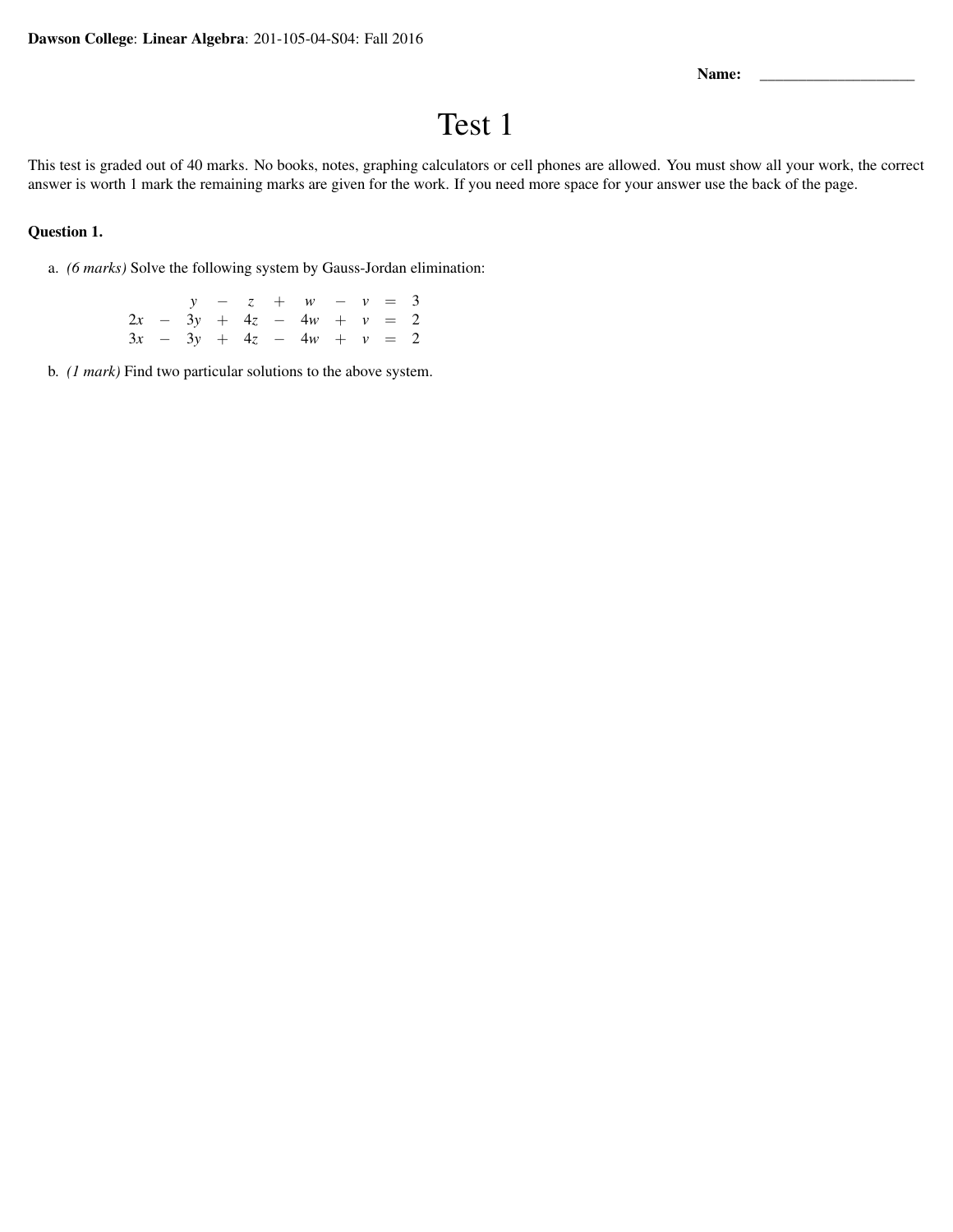Question 2. Consider the matrices:

$$
A = \begin{bmatrix} 1 & 2 \\ 3 & 2 \\ 1 & -1 \end{bmatrix}, B = \begin{bmatrix} 2 & -5 & 2 \\ -3 & 2 & 1 \end{bmatrix}, C = \begin{bmatrix} 1 & 2 \\ 5 & 0 \end{bmatrix}, D = \begin{bmatrix} -1 & 1 \\ 4 & -3 \end{bmatrix}, E = \begin{bmatrix} 1 \\ 3 \end{bmatrix}
$$

a. *(2 marks)* Evaluate if possible, justify.

 $trace(C)A - trace(D)B^T$ 

b. *(2 marks)* Evaluate if possible, justify.

*EA*

c. *(2 marks)* Evaluate if possible, justify.

(*AC*)*E*

e. *(4 marks)* Solve for *X* if possible.

 $CXD = 10I_2$ 

.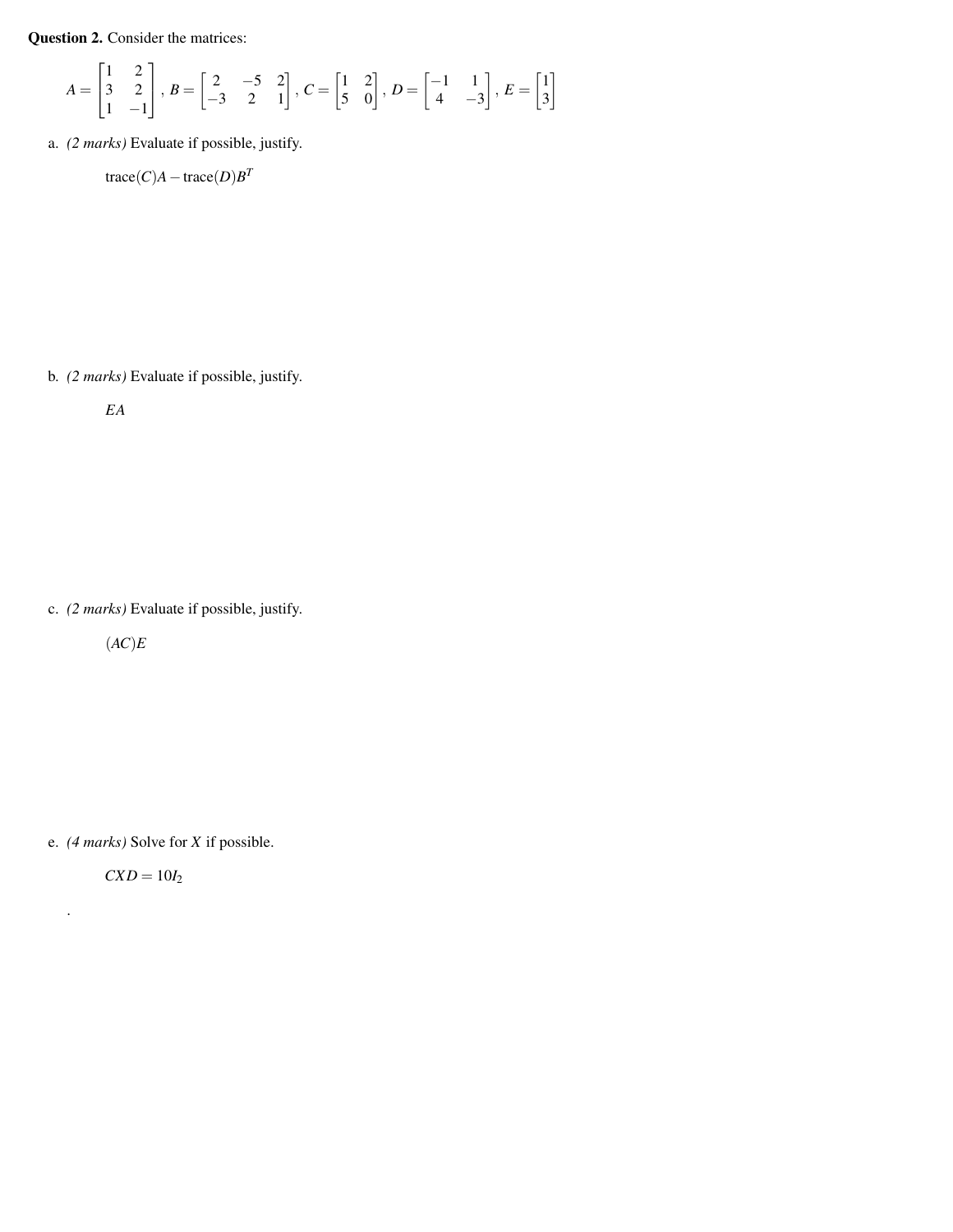Question 3. *(5 marks)* Solve for X given that it satisfies

$$
\left(2A + X^{T}\right)^{-1} = I
$$
  
where  $A = \begin{bmatrix} 1 & 3 \\ 1 & 2 \end{bmatrix}$ .

Question 4. *(2 marks)* Let *A* and *B* be matrices such that *AB* is defined. Show that if the first and second columns of *B* are equal then so are the first and second columns of *AB*.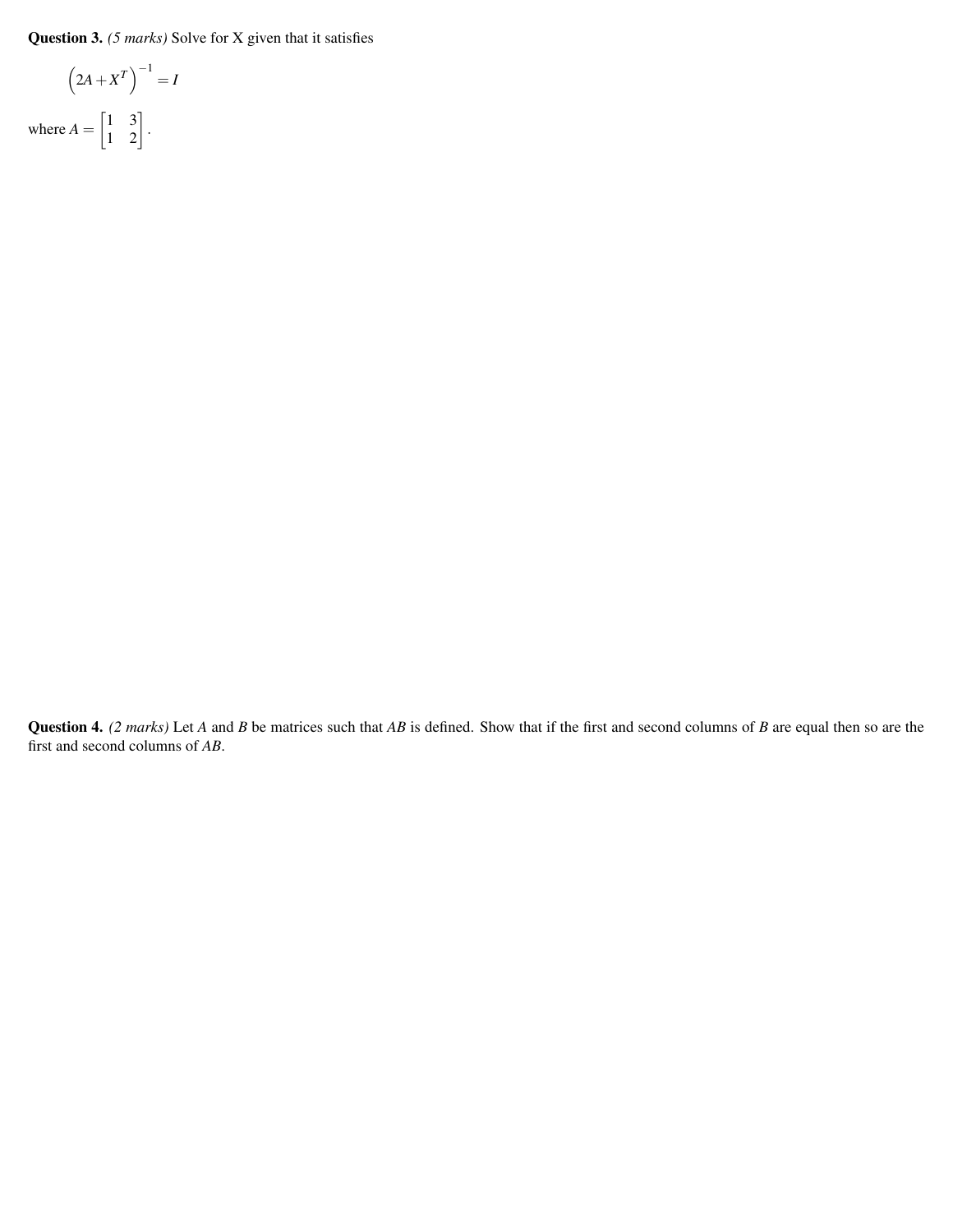Question 5. *(3 marks)* Given an  $n \times n$  matrix *A* such that  $p(A) = 0$  where  $p(x) = x^3 - x^2 + 1$ . Determine the inverse of *A* in terms of *A*.

Question 6. Consider the following augmented matrix in which \* denotes an arbitrary number and ■ denotes a nonzero number. Determine whether the system of the given augmented matrix is consistent. If consistent, is the solution unique?



Question 7. *(3 marks)* Given that *A*, *H* and *M* are invertible matrices simplify the following expression.

$$
(AM^{-1})^{-1}(A^2)^T(H^T A^T (A^{-1})^T)^T
$$